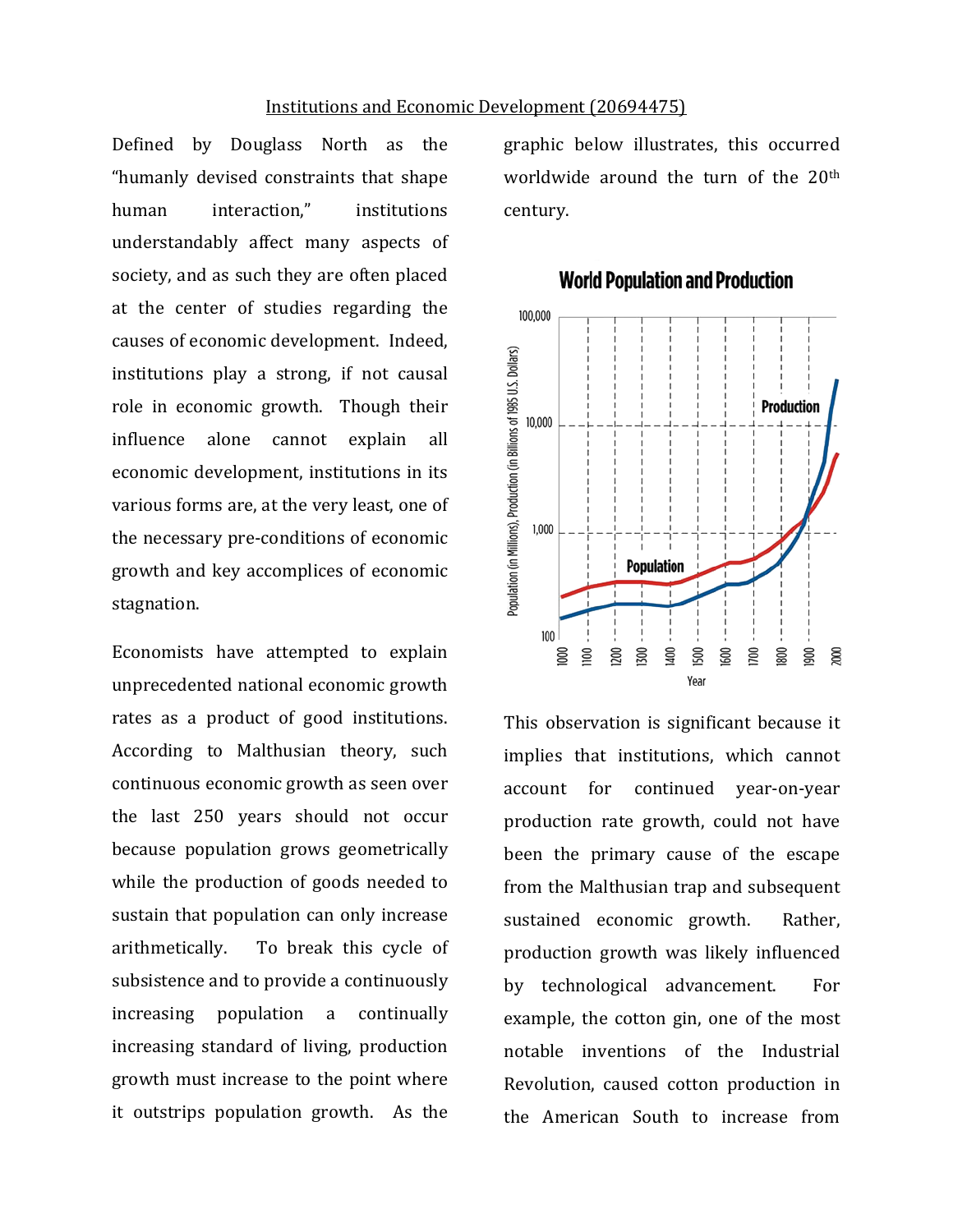750,000 bales in 1830 to 2.85 million bales just twenty years later.

This is not to say that that institutions did not play a vital role in the take-off of economic growth. Institutions crafted a suitable environment in which technology and innovation could flourish by providing proper incentives like free markets, personal ownership rights, and open trade and communications with foreigners with whom to exchange goods and knowledge. By all means, technological advancement could not have spawned in the way that it did without the right institutions. This, however, does not imply a direction of causation from institutions to innovation. For example, the environment of the Caribbean facilitated the growth of sugar crops, which are generally grown in a plantation system, but it would incorrect to conclude that geography caused slavery. Strictly speaking, proper institutions served as a pre-condition to breaking from the Malthusian trap – their absence stymied productivity growth while their presence promoted it.

Japan is a textbook example of the influence of institutions on economic growth. Its institutions directly affected technological advancement and thus the productivity growth that ensued. From 1641 to 1853, the Japanese government practiced a form of isolationism called kaikin, which prohibited contact with most foreign countries. As a result, Japan was not able to benefit from foreign technology and knowledge, and when American Commodore Matthew C. Perry arrived in Japan at the helm of an impressive arsenal of battleships, the country recognized the disadvantages of its foreign policy. This realization marked the beginning of the Meiji restoration, a period in which Japan adopted an open foreign policy and pursued rapid industrialization and modernization. The government built up its textiles, shipping, and iron industries and its domestic companies utilized Western technology to produce items at low cost for sale on an international market. The construction of a national railway system and modern communications also accompanied the rapid industrialization. During this period, Japan experienced remarkable industrial and economic growth  $-$  for example, in the first decade of the  $20<sup>th</sup>$ century, silk and coal production and export doubled, while the number of steamships and miles of railroad tracks experienced similar progress. Japan's example illustrates the role of proper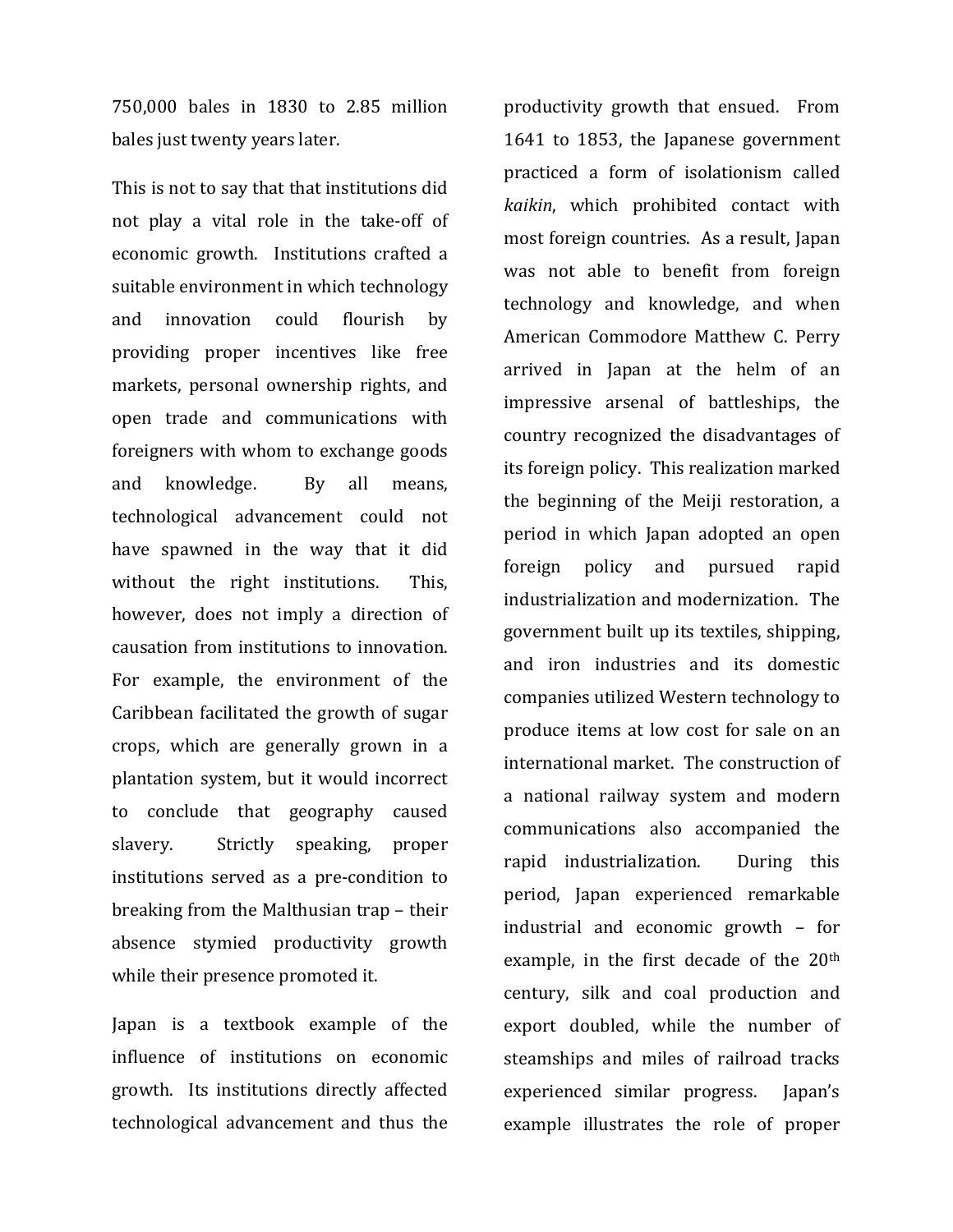institutions as a pre-condition for technological advancement, productivity growth, and continued economic development.

In a post-Malthusian trap world, the role of technological advancement as a cause of economic development grows smaller because economic well-being is no longer bound by the production of subsistence goods. As a result, economic development is free to be influenced and increased by other factors, namely, institutions. The bifurcation of Korea into two separate countries in the mid- $20<sup>th</sup>$ 

century provides a clear demonstration of the effects of institutions on the 'great divergence' in income levels between developed and developing countries. The chart below graphs GDP per capita for North Korea and South Korea post-Korean War. While the measurements for the two countries remain similar up to the early 1970s, after that point South Korea's GDP per capita follows an upward curve while North Korea's GDP per capita lays stagnant.

The two Koreas are a good case study because at the time of their division in the 1950s, the two countries were roughly